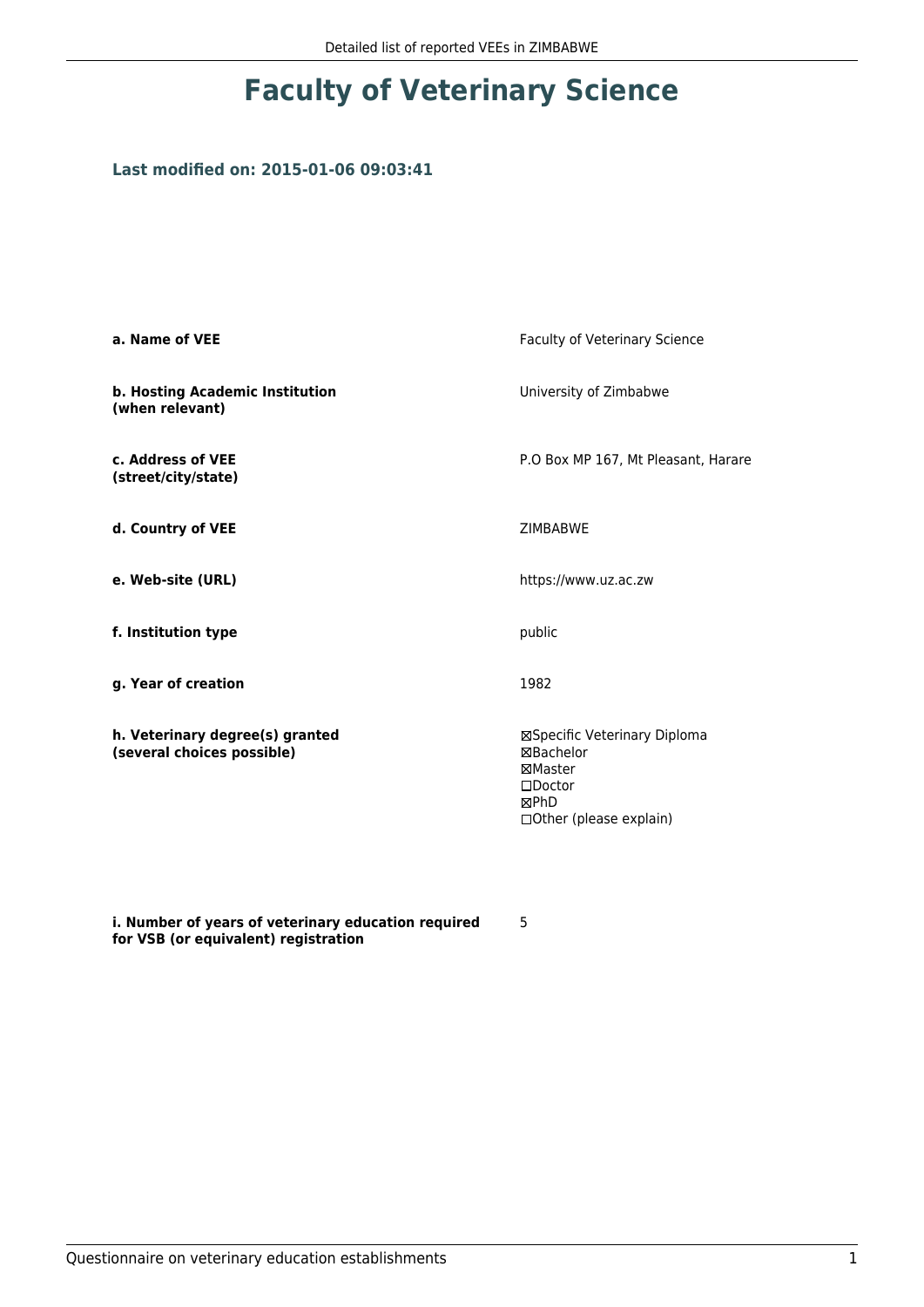## **j. Average number of veterinary students per class**

| within the establishment |
|--------------------------|
|                          |

|                                                                                                   | 1st Year                                                                                                                                                              | $0 - 50$                                       |
|---------------------------------------------------------------------------------------------------|-----------------------------------------------------------------------------------------------------------------------------------------------------------------------|------------------------------------------------|
|                                                                                                   | 2d Year                                                                                                                                                               | $0 - 50$                                       |
|                                                                                                   | 3d Year                                                                                                                                                               | $0 - 50$                                       |
|                                                                                                   | 4th Year                                                                                                                                                              | $0 - 50$                                       |
|                                                                                                   | 5th Year                                                                                                                                                              | $0 - 50$                                       |
|                                                                                                   | 6th Year                                                                                                                                                              |                                                |
|                                                                                                   | 7th Year                                                                                                                                                              |                                                |
| k. Average number of veterinary graduates per year<br>from the establishment                      | $0 - 50$                                                                                                                                                              |                                                |
| I. Minimum education required for admission to the<br>establishment<br>(several choices possible) | ⊠High School University Entrance<br>Qualification<br>□Pre-Veterinary Science Diploma<br>⊠Pre-Veterinary Science Degree<br>□Other specific VEE entrance qualifications |                                                |
| m. Is there a selection procedure at<br>(several choices possible)                                | □National level<br>$\Box$ State level<br>⊠Establishment level                                                                                                         |                                                |
| n. National accreditation/certification/approval                                                  | Yes                                                                                                                                                                   |                                                |
|                                                                                                   | <b>Accrediting agency:</b>                                                                                                                                            |                                                |
|                                                                                                   | <b>Name of the Agency</b>                                                                                                                                             | Zimbabwe<br>Council for<br>Higher<br>Education |
|                                                                                                   | <b>Address of the</b><br><b>Agency</b>                                                                                                                                | 21 Airport<br>Road, Harare                     |
|                                                                                                   | <b>Country of the</b><br><b>Agency</b>                                                                                                                                | Zimbabwe                                       |
|                                                                                                   | Date granted (yyyy-<br>mm-dd)                                                                                                                                         | 2006-01-02                                     |
|                                                                                                   | <b>Period of validity</b><br>(years)                                                                                                                                  | 8                                              |
| o. Regional accreditation/certification/approval                                                  | No                                                                                                                                                                    |                                                |